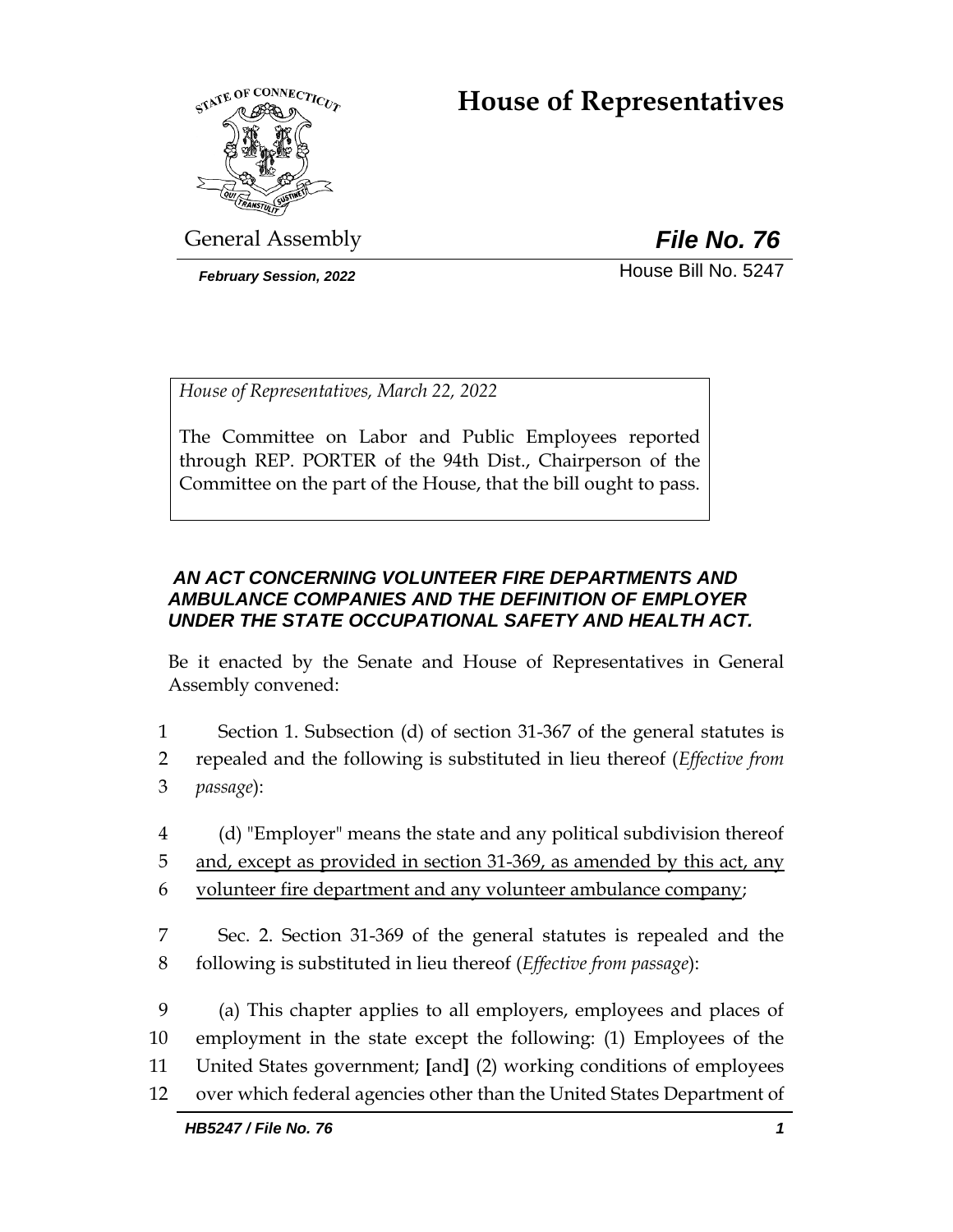Labor exercise statutory authority to prescribe or enforce standards or regulations affecting occupational safety and health; and (3) any volunteer fire department or volunteer ambulance company that is able to demonstrate such department or company is regulated by the 17 Occupational Safety and Health Act of 1970, 29 USC 651 et seq., as 18 amended from time to time. (b) Nothing in this chapter shall be construed to supersede or in any

 manner affect any workers' compensation law or to enlarge, diminish or affect in any manner common law or statutory rights, duties or liabilities of employers or employees, under any law with respect to injuries, diseases or death of employees arising out of and in the course of employment.

 Sec. 3. Subsection (c) of section 31-382 of the general statutes is repealed and the following is substituted in lieu thereof (*Effective from passage*):

 (c) Any employer who has received a citation for a violation of the requirements of sections 31-369, as amended by this act, and 31-370, of any standard or order promulgated pursuant to section 31-372, or of regulations adopted pursuant to this chapter, which violation is specifically determined not to be of a serious nature, may be assessed a 33 civil penalty of up to one thousand dollars for each such violation, except any volunteer fire department and any volunteer ambulance company shall, for the first such violation, only be issued a written warning.

This act shall take effect as follows and shall amend the following sections: Section 1 *from passage* 31-367(d) Sec. 2 *from passage* 31-369 Sec. 3 *from passage* 31-382(c)

## *LAB Joint Favorable*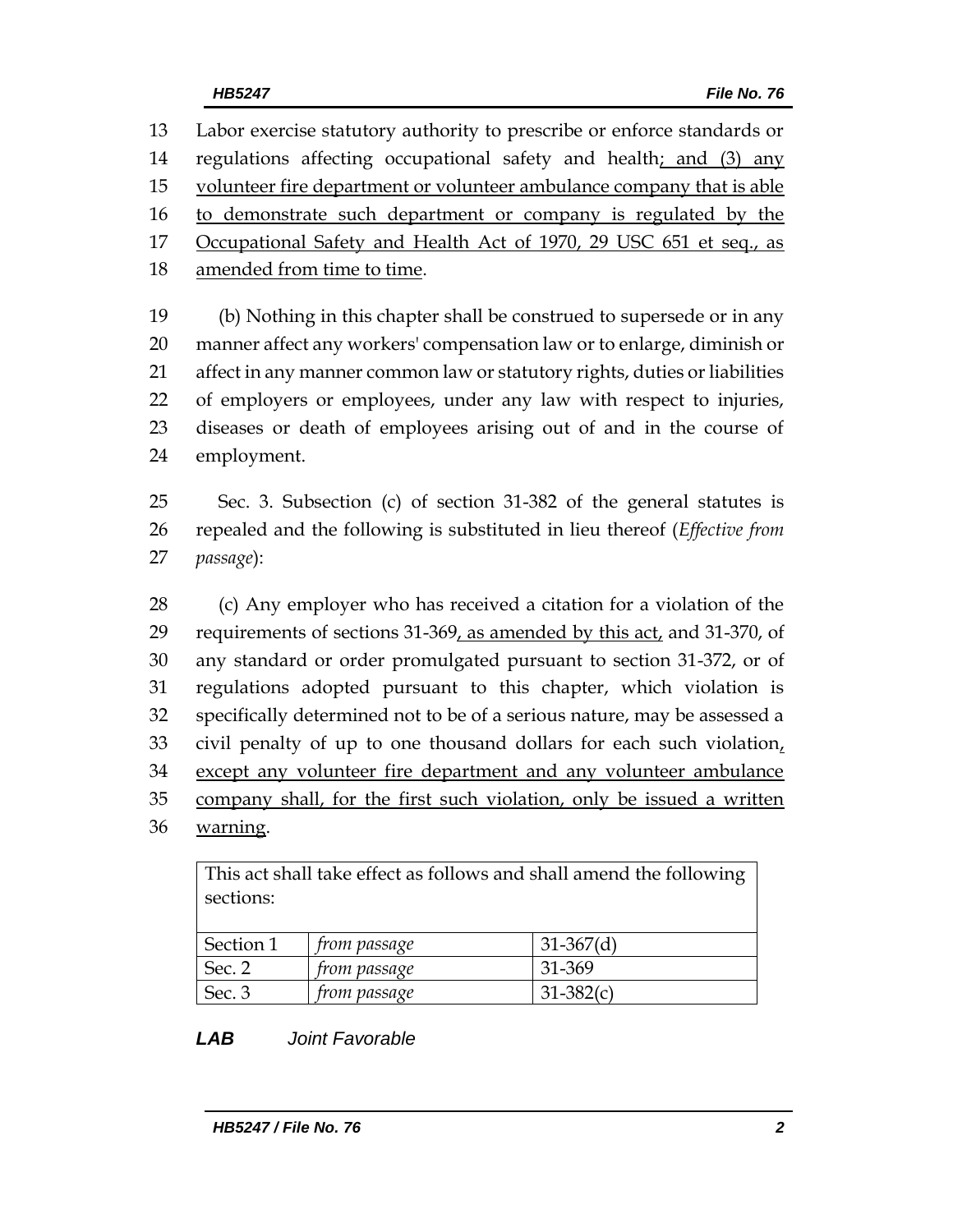*The following Fiscal Impact Statement and Bill Analysis are prepared for the benefit of the members of the General Assembly, solely for purposes of information, summarization and explanation and do not represent the intent of the General Assembly or either chamber thereof for any purpose. In general,*  fiscal impacts are based upon a variety of informational sources, including the analyst's professional *knowledge. Whenever applicable, agency data is consulted as part of the analysis, however final products do not necessarily reflect an assessment from any specific department.*

## *OFA Fiscal Note*

*State Impact:* None

*Municipal Impact:* None

#### *Explanation*

The bill clarifies that volunteer fire departments and volunteer ambulance companies fall within the state's Occupational Safety and Health Act (Conn-OSHA), unless it is demonstrated that they are under federal OSHA jurisdiction. This does not result in any fiscal impact as the Department of Labor has historically considered such entities within its jurisdiction.

From FY 18 through FY 22 year-to-date, these entities have paid between \$800 and \$10,000 annually in OSHA penalties.

#### *The Out Years*

*State Impact:* None *Municipal Impact:* None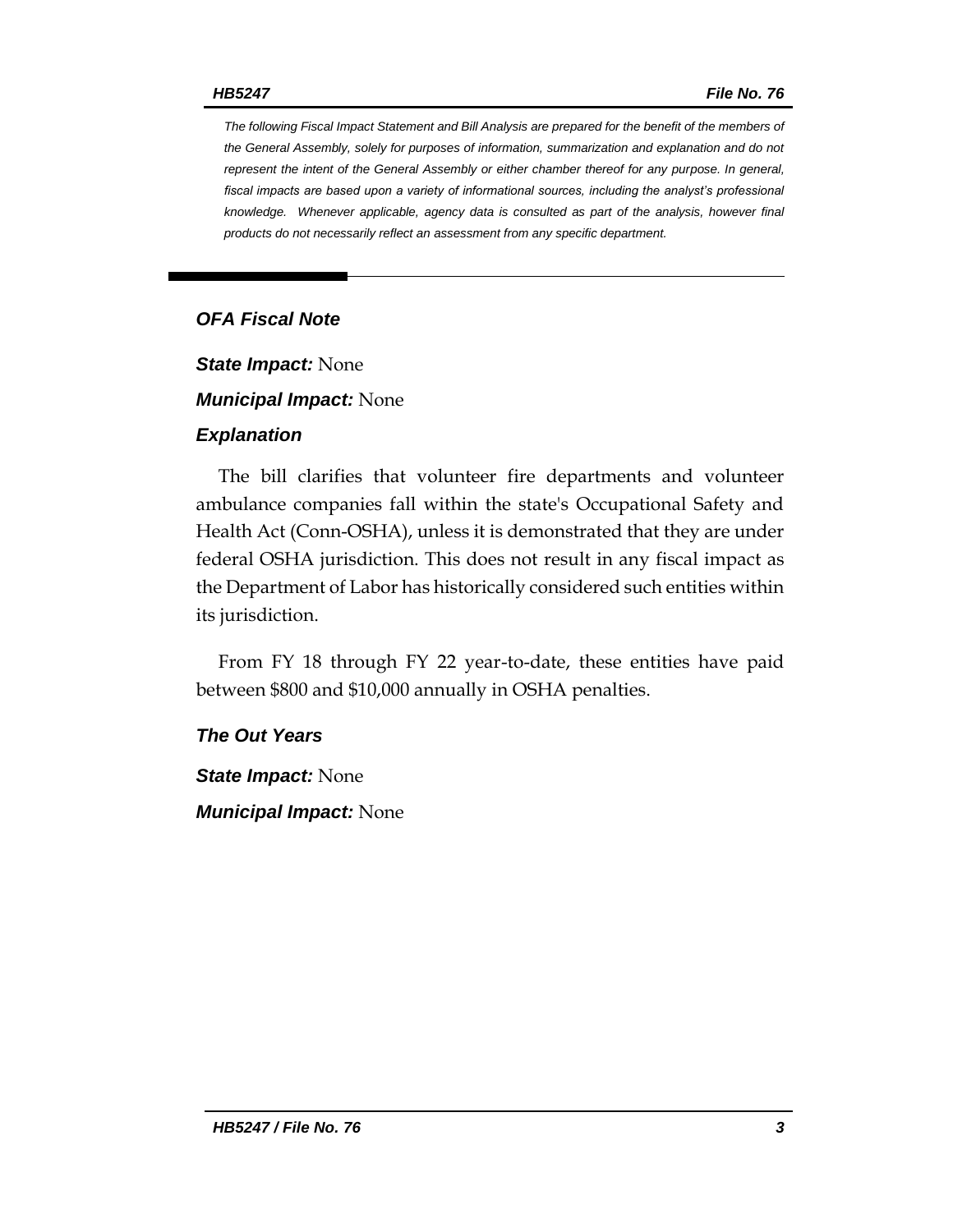## **OLR Bill Analysis HB 5247**

#### *AN ACT CONCERNING VOLUNTEER FIRE DEPARTMENTS AND AMBULANCE COMPANIES AND THE DEFINITION OF EMPLOYER UNDER THE STATE OCCUPATIONAL SAFETY AND HEALTH ACT.*

#### **SUMMARY**

This bill requires a volunteer fire department or volunteer ambulance company to comply with the state's Occupational Safety and Health Act (Conn-OSHA) as an employer unless it can show that it is under federal OSHA jurisdiction. By law, Conn-OSHA governs workplace safety for the state and its political subdivisions as employers; thus, certain nongovernmental volunteer fire and ambulance companies are not considered under its jurisdiction (see BACKGROUND). They are, generally, not covered by federal OSHA unless they are privately chartered and have paid employees.

The bill also limits the penalty that may be imposed on volunteer fire departments and ambulance companies for non-serious violations of certain Conn-OSHA laws and regulations. Current law allows the Occupational Safety and Health Review Commission to impose up to a \$1,000 civil penalty on an employer cited for a non-serious violation. The bill instead requires it to issue a written warning for the first non-serious violation by a volunteer fire department or volunteer ambulance company.

By law, a serious violation is one that (1) could result in a substantial probability of death or serious physical harm and (2) the employer should know about by exercising reasonable diligence. The commission must assess up to a \$1,000 civil penalty for a serious violation (CGS § 31- 382(b) & (l)).

EFFECTIVE DATE: Upon passage